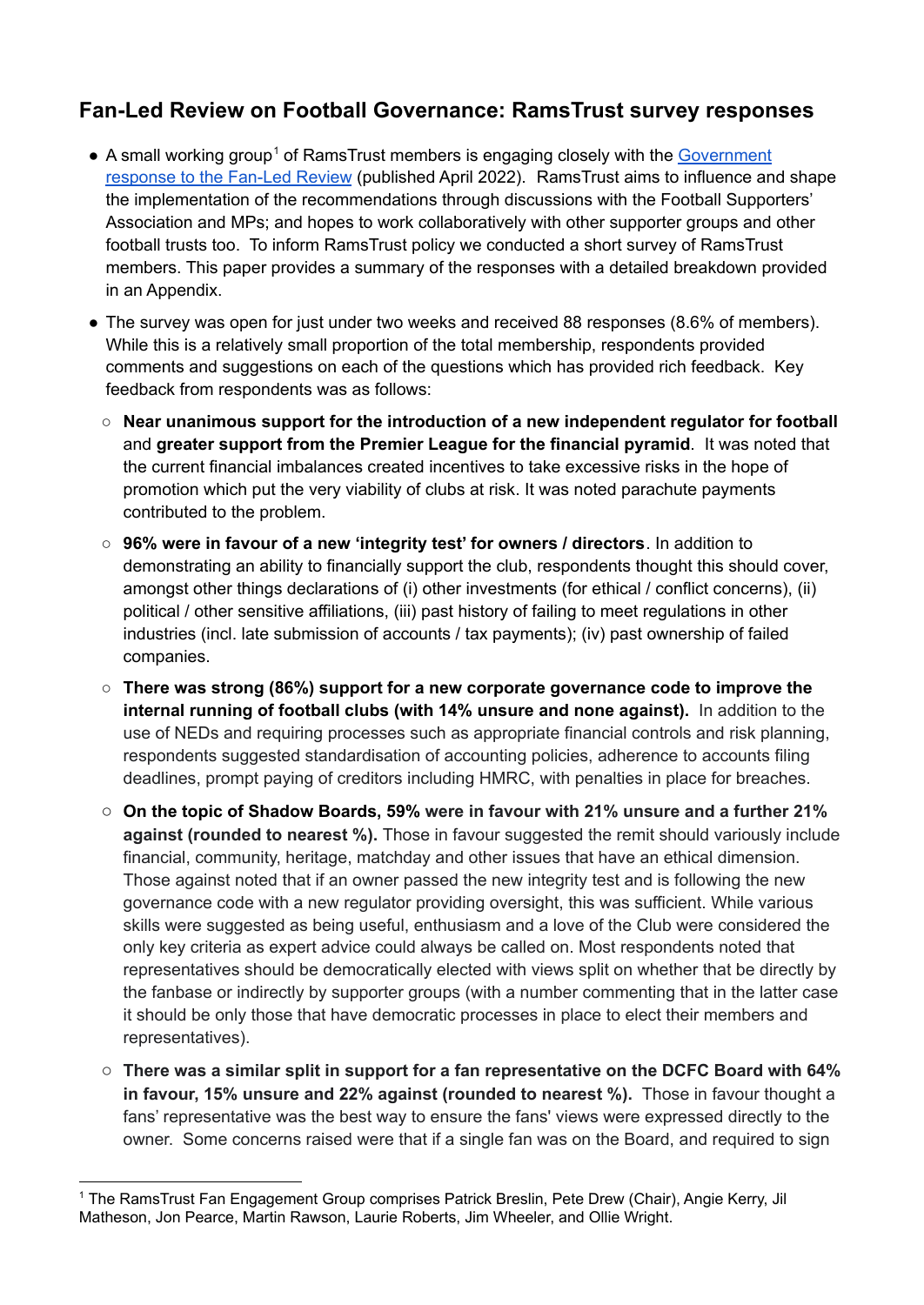NDAs, they would either be captured by the owner, or would be outvoted yet unable to tell the wider supporter base what was happening.

- Overall, **74% of respondents were in favour of either a shadow board or a fan representative on the Board of DCFC**.
- Strong support for **diversity, club heritage, player welfare and women's football** issues.

## **Next Steps**

- This report will now be considered by the working group to help inform RamsTrust policy. It is likely our thinking will evolve as more detail of what the legislation will cover, and how it will be implemented, comes to light in the coming months, and we will also learn from feedback from other Trusts and Supporter Groups.
- We would like to thank all those who responded and we commit to communicating with members as plans develop.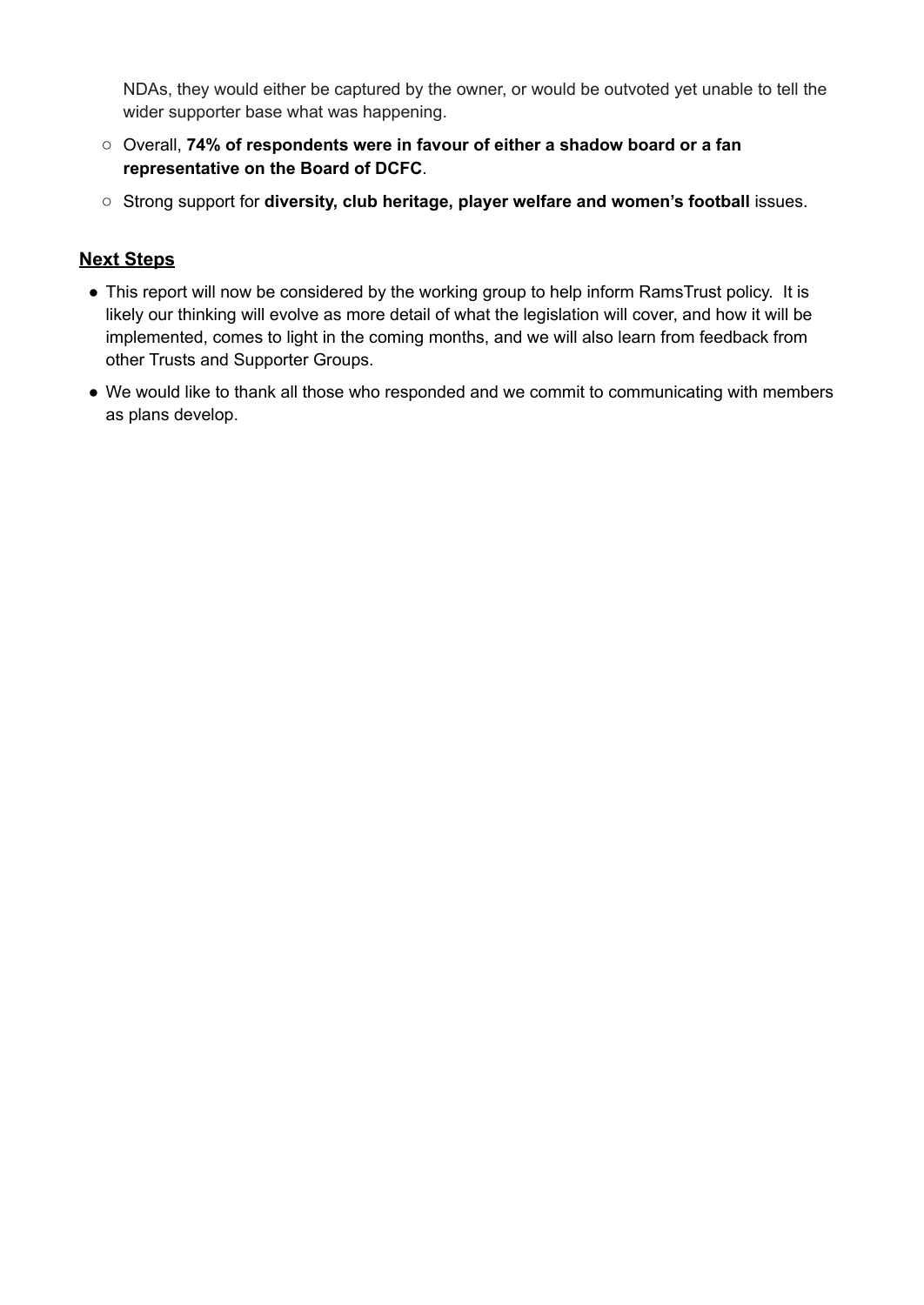# **Appendix: Breakdown of responses**

### *Section A: Regulation and financial support for the pyramid*

1. Do you support the introduction of an independent regulator for football (A) with a primary responsibility to oversee financial regulation of clubs to ensure their sustainability (B). 88 responses



Comments summarised: The support for an independent regulator was almost unanimous. Many respondents noted that the financial gap between the Premier league and EFL created an incentive for clubs to take excessive risks which threatened (as in Derby's case) the very viability of the club when such gambles failed. Numerous respondents noted that the EFL has not proven itself capable of managing the financial aspects of the game and has conflicts of interest. One respondent noted that an independent regulator should have the authority to be proactive rather than reactive and pre-approve/reject future business plans, based on affordability and sustainability with transfers signed off against the plan.

2. Do you support proposals to provide financial support from the Premier league to the football pyramid (H)? 88 responses



Comments summarised: Almost all respondents were in favour of greater support across the financial pyramid. It was noted by many respondents that the current process of parachute payments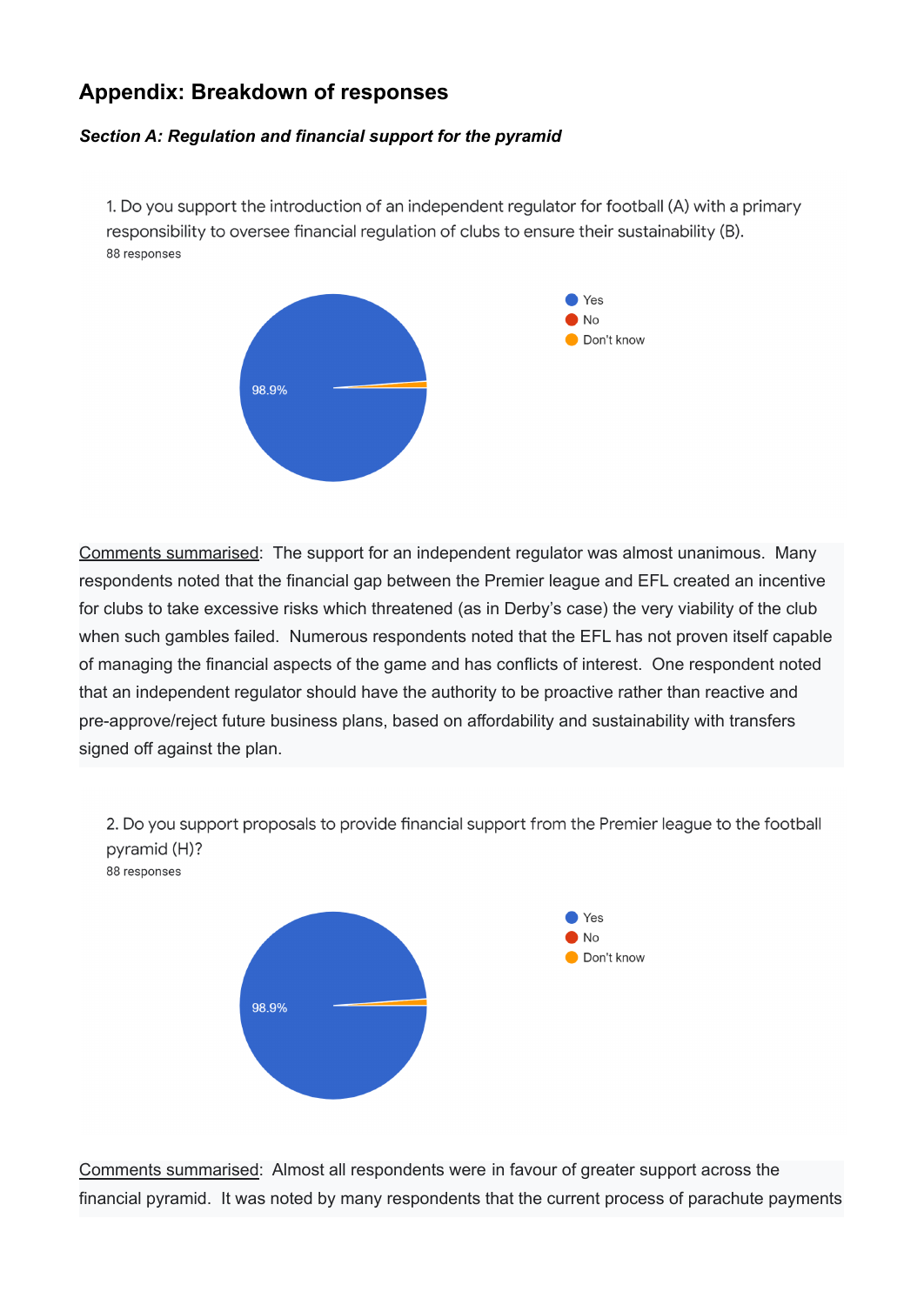was deeply inequitable and contributed to problems. Respondents again noted that the current income disparity created incentives for EFL clubs to take excessive risks to reach the Premier League but also noted that there were other arguments supporting better distribution of income. These included ensuring a more competitive playing field and ensuring there was a deep and rich talent pool of players, coaches and support staff which would benefit the game more broadly. It was also noted that clubs contribute to providing a sense of identity to local communities and it is important that clubs are financially sustainable in order to ensure that they can exist. It was noted that football has failed to self-regulate in this regard with a number of respondents citing the attempts by the top-6 to break away and some noting that the Premier League is increasingly becoming a 'closed shop' with promoted clubs usually favourites for relegation. One respondent suggested the money distributed from the premier league should be ring-fenced for certain purposes (provision of academies etc) that supported long term sustainability. The need for automatic salary reductions on relegation was raised by one respondent.

#### *Section B: Enhancing corporate governance*

3. Do you support the introduction of a new 'integrity test' for owners and directors (C), to be re-run periodically? What factors (other than source of funds) should such a test consider? 88 responses



Comments summarised: Again, the vast majority of respondents were in favour of a new 'integrity test' for owners and directors. Suggested factors for this to cover included:

- Explanation of how regular investment to cover losses would be made
- Demonstration of business acumen in some way [to be assessed by regulator]
- Declarations of (i) other investments (for ethical or conflict concerns), (ii) political or other sensitive affiliations, (iii) past history of failing to meet regulations in other industries (including late submission of accounts or tax payments); (iv) owning failed companies.
- Evidence of club-hopping (which suggests owner may not be interested in community) or of owning more than one club
- One suggested the supporters' trust [comment: or Shadow Board] could approve (or veto) a prospective owner
- Source of funds (which should be in stable investments)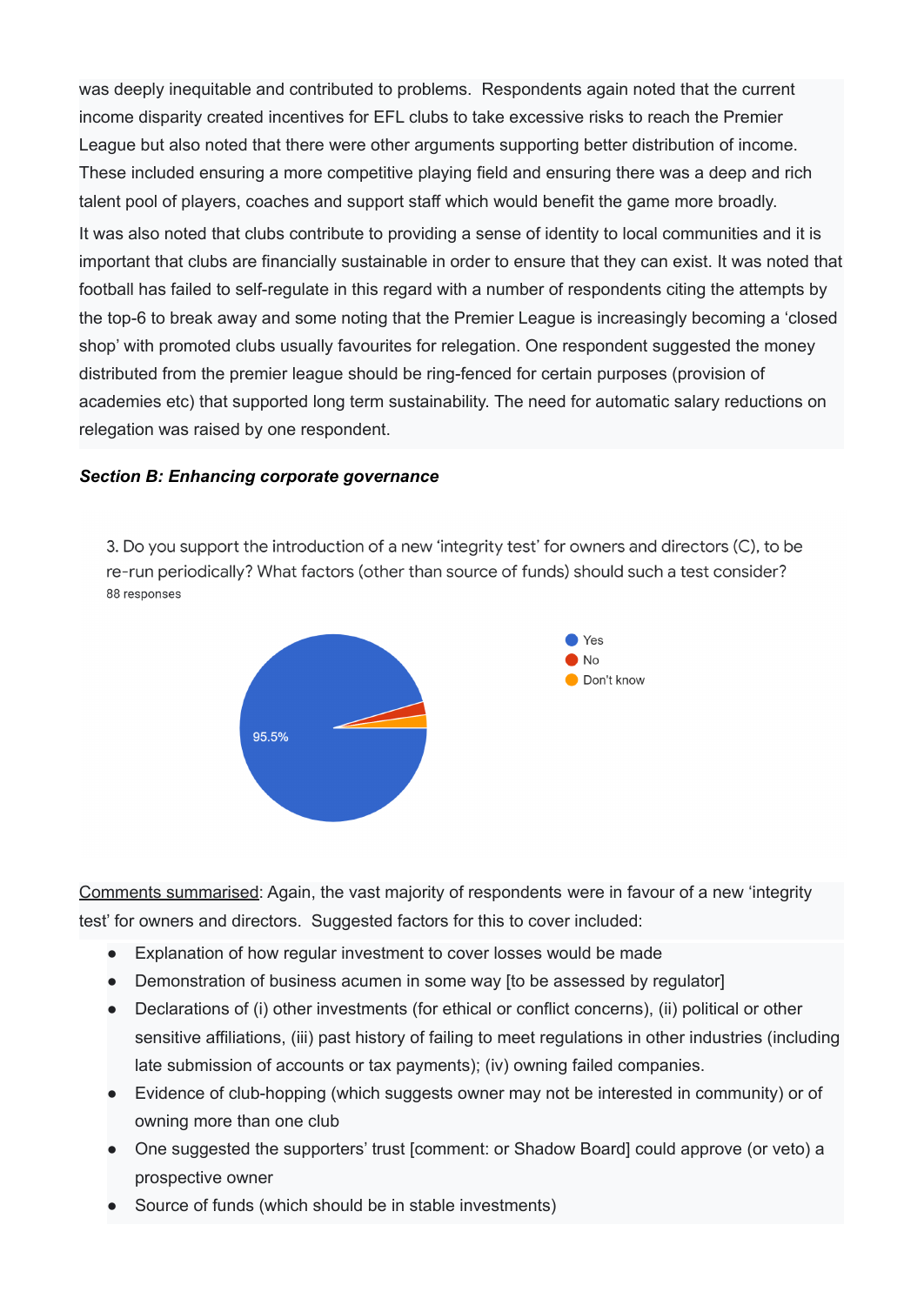- Past history of owning a club that went into administration (which in some respondents' views should mean disqualification)
- Considering UK only owners and / or disbarring owers from regimes that don't meet human rights standards
- Making tests annual (i.e. not a one-off check)

4. Do you support the introduction of a new compulsory corporate governance code for football, based on the Sport England and UK Sport Code for Sports Governance to cover the roles of non-executive directors and requiring processes such as appropriate financial controls and risk planning (D)? To what extent should these apply to all clubs or only clubs of a certain size?



88 responses

Comments summarised: There was strong support for a new corporate governance code to improve the internal running of football clubs. The majority of respondents thought signing up to such a code should apply to all professional clubs (and some suggested beyond). A number of suggestions for inclusion in such a code (beyond those in the question) included standardisation of accounting policies, adherence to accounts filing deadlines, prompt paying of creditors including HMRC with penalties in place for breaches.

A few respondents thought the more onerous requirements may be more suitable for the top two divisions and thought this needed more consideration once the requirements of the code were clearer, although even then respondents noted that there should be a way of holding owners to account. One suggested an "old boys" network where people moved from one club to another club should be avoided and there should be opportunities to train new NEDs, and to make them reflect the supporter and community base of the club, rather than just assuming people who've run clubs before are the only ones who know how to do it .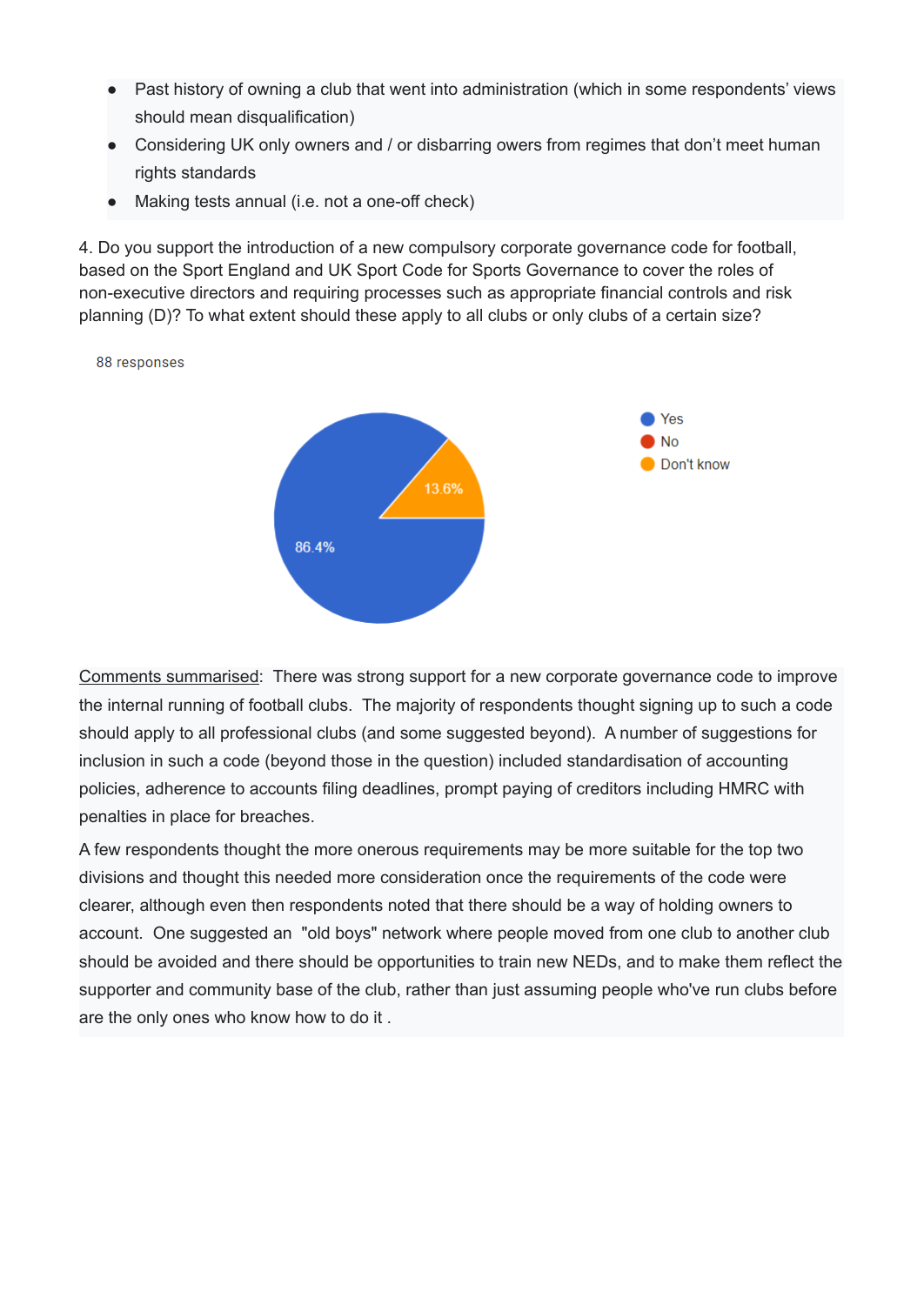5. Do you support the establishment of a Shadow Board for a club of Derby's size, on which the owner is required to consult fans in key areas? Which areas do you think an owner should consult the Shadow Board on?





Comments summarised: Three-fifths of respondents were in favour of a requirement for owners to consult a Shadow Board made up of fans, with a fifth unsure and a further fifth against. Those in favour suggested the remit should variously include:

- The strategic direction of the club and explanation of funding of operating losses.
- Community focus
- Heritage issues (strip, crest, stadium infrastructure)
- Matchday issues (including catering) and season ticket prices (although one thought these better dealt with in a separate forum specifically for such purposes)
- Sponsorship or other commercial relationships that have an ethical dimension, recruitment of senior staff (not necessarily players), discipline, long term and succession planning.

There were differences of view on the extent of the remit with some preferring a narrower remit than others. Another point raised was that the scope of the remit of the shadow board should be inversely proportional to its power; i.e. if the shadow board had a right of veto, its scope should be more limited.

Others suggested:

- If an owner has passed the new integrity test and is following the new governance code then this was sufficient and they should be able to make decisions without interference, with a new regulator providing oversight.
- Some were concerned that fans may prioritise short term sporting success and be more emotional about decisions when a long-term view on investment was needed
- It would be difficult to harmonise all supporter groups and the complexity of implementing it could prove unworkable. It could also lead to individuals being targeted by fans.

6. Were Derby County to establish a Shadow Board (F), what processes should be put in place to select representatives? (e.g. the fanbase could elect individuals or a number of supporter groups could be eligible to put forward representatives if they meet democratic processes in their constitution? Or some other process?)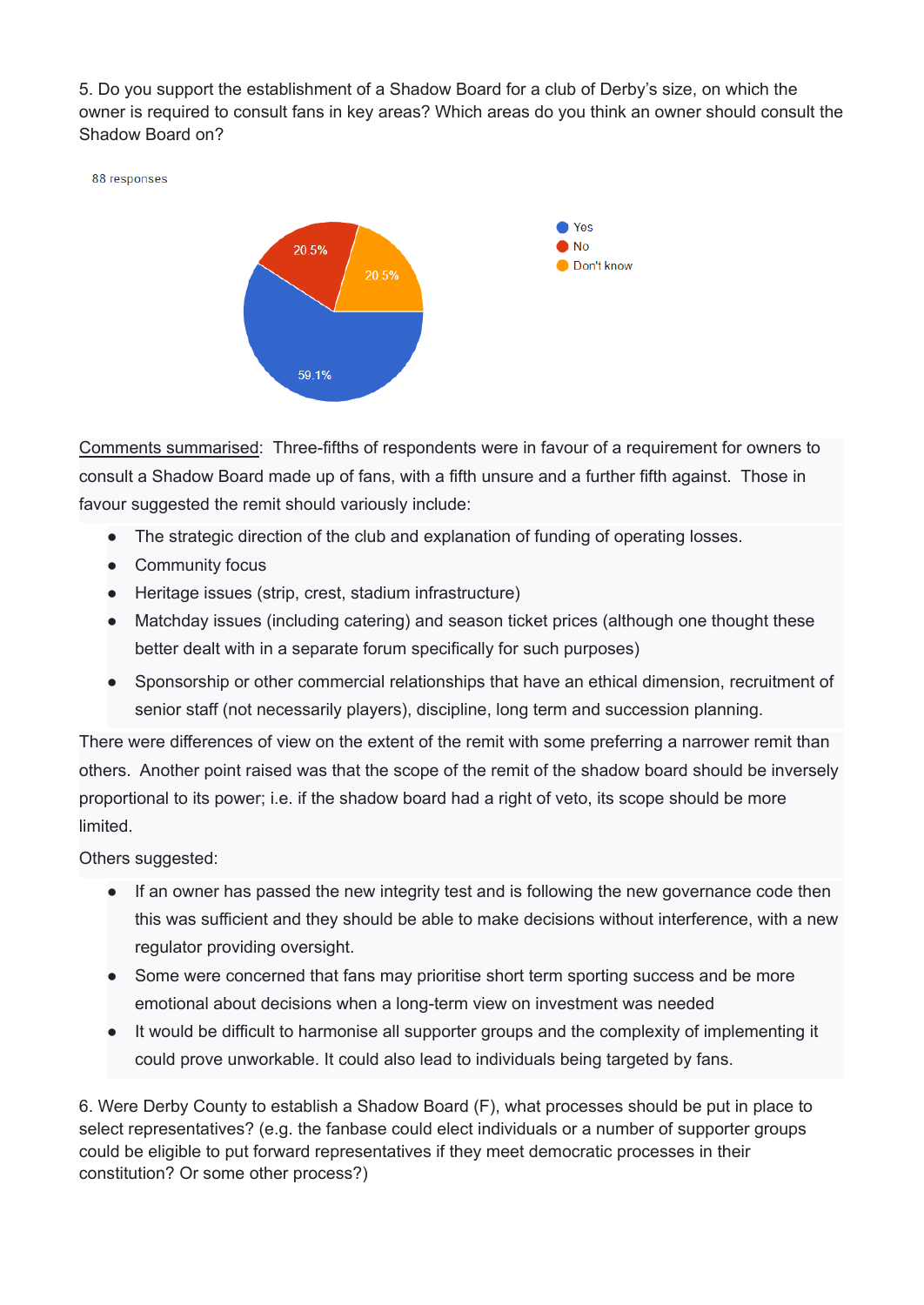Comments summarised: Most respondents noted that representatives should be democratically elected (some suggested for a fixed term) by the fan-base. There were a range of views relating to how this could be done. Broadly speaking some suggested it be done directly by the fanbase (maybe those with a fanID who have been to a certain number of games in recent years) with individuals put forward with manifestos irrespective of whether they were in RT or an existing supporter group. Others thought it could be done indirectly by supporter groups albeit some said that should be limited to those that have democratic processes in place to elect their members and representatives (one suggested that voting power should be according to group size). In the latter case it was noted that size of group could be a factor to put forward a member for a Shadow Board although some thought that groups such as disability groups or minority ethnic or LGBT groups should be represented regardless.

### 7. What skills do you think Shadow Board members need to have?

Comments summarised: A very large number of people felt there shouldn't be criteria that excludes anyone from sitting on a shadow board and enthusiasm and a love of the Club was the only key criteria as expert advice could always be called on. It was noted that having a diverse Shadow Board would be inclusive. Where specific skills were suggested it typically included the following (albeit any one person need not have all these): communication skills, empathy, leadership, an ability to listen to others and an ability to represent fans in an appropriate reasoned and controlled manner (one cited they would like someone "with tempered passion"). Finance / accounting / business / legal skills were cited and previous experience of operating at Board level. A number suggested a thick skin was mandatory

8. Would you support the election of a fan representative (e.g. a member of the Shadow Board) to the Derby County Board were the owner to agree to it? 88 responses



Comments summarised: There was a similar split in support for a fan representative on the DCFC Board to that in favour of Shadow Board, albeit the comments suggesting that there were sometimes quite strong preferences (either way) on the best option. Those in favour thought a fans representative was the best way to ensure the fans' views were expressed directly to the owner. Some concerns raised were that if a single fan was on the Board, and required to sign NDAs, they